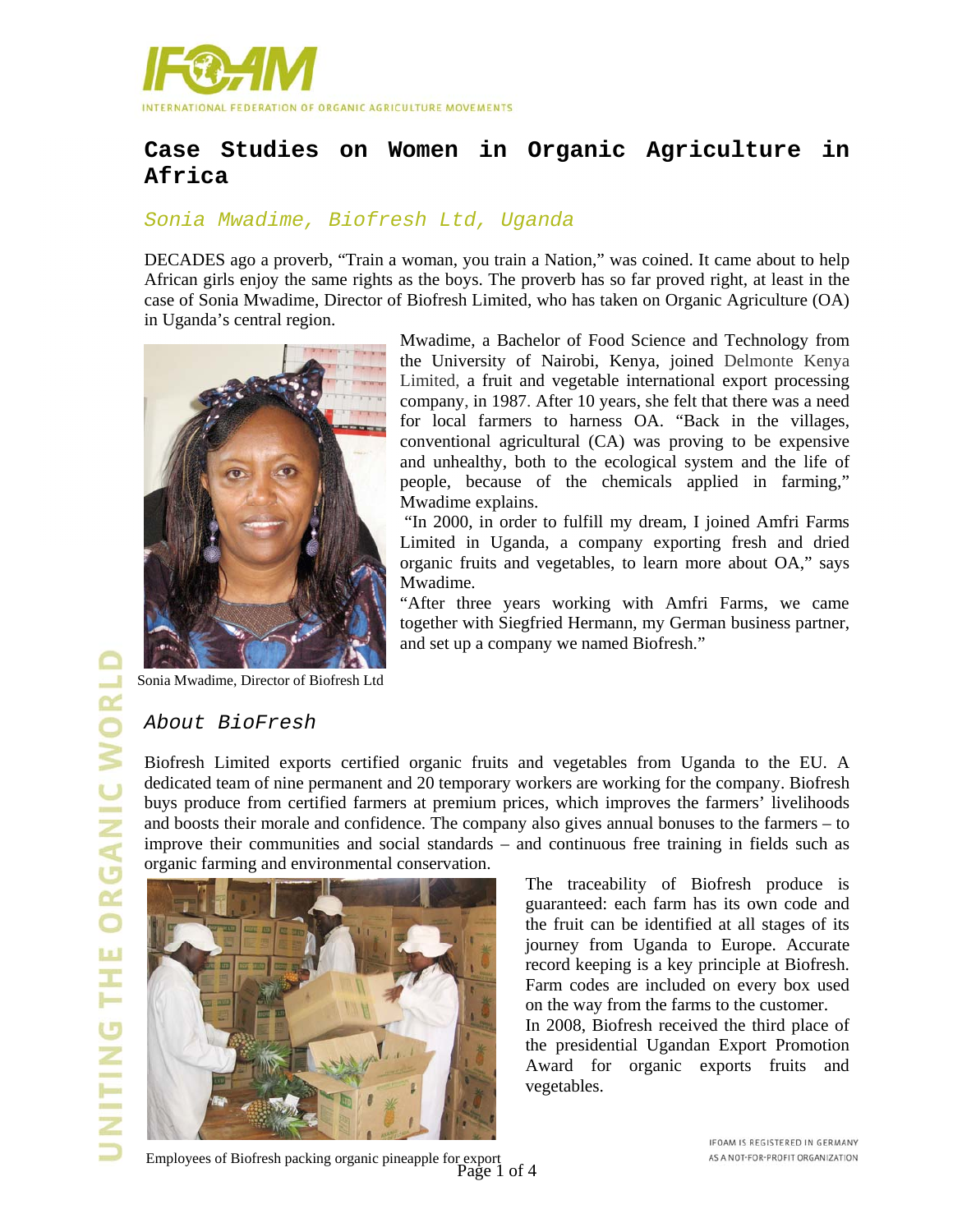

"When we started, 5% of 50 farmers were rural women who owned land. Currently, 15% of the 202 registered farmers are women," explains Mwadime. We want to see women living improved livelihoods through practicing OA," she says.



Sonia Mwadime receives the Ugandan Export Promotion Award from the President of Uganda Yoweri Kaguta Museveni in 2008

Mwadime says as a company Biofresh is committed to fair trade, quality and customer service. "In all, we have implemented fair trade and we pay premium prices to farmers, 50 -100% higher than they get from the local markets," says Mwadime.

Farmers have received interest-free loans, which they have used to improve their houses, start other small businesses that generate income. This, in turn, has increased their confidence and boosted their morale.

## *Organic agriculture good for farmers*

Mable Nsereko, a 25-years old farmer who was contracted by Biofresh to produce organic pineapples, says she regrets that she first adopted OA so late. But still she is happy with what she has achieved. "I wish Madam Mwadime had turned up earlier. Poverty would be something of the past," Mable affirms.

"In 2003, we opened up 1.5 acres of pineapple fields and now there are 2 acres. So far, I have bought three indigenous cows and 10 piglets, and built a new permanent house. Four of my six children are attending school and have not missed a single term. They also met their health and clothing needs," says Mable.

Christine Nantaba, the vice chairperson of the Lusanja Organic Farmers Association (LOFA), one of the 10 cooperatives supplying BioFresh, insists that a lot has been achieved financially, environmentally, and in terms of health. Nantaba says by practicing OA you are assured of the good health of the fruits you consume, uncontaminated water, replenish soils and a price premium.



Mable Nsereko admires her calf, which she could afford through the proceeds from the organic pineapples bought by Biofresh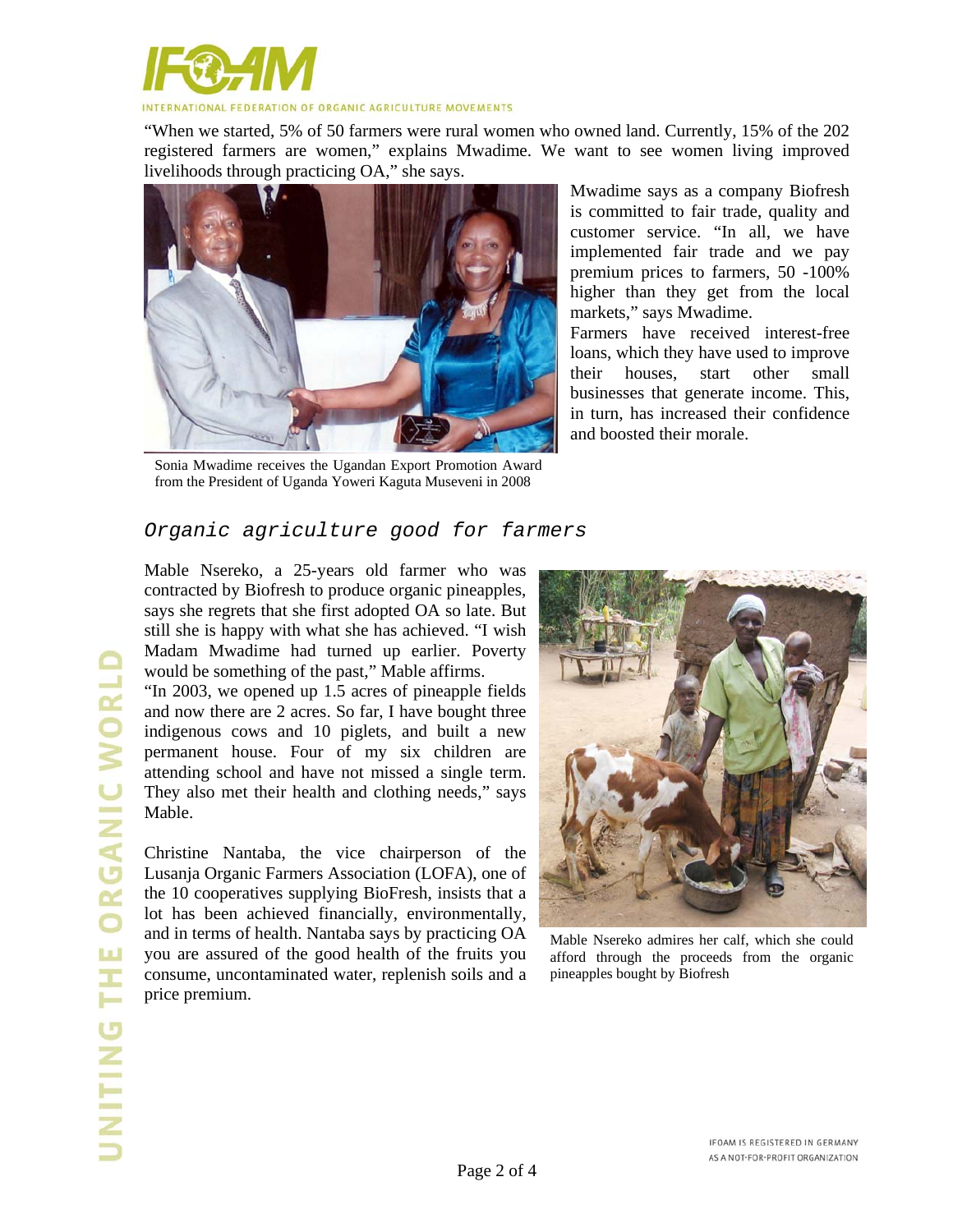

"Before Biofresh contracted us, the farm gate prices for a small pineapple below one kilogram was sh100 to sh150, while the big one from one kilogram and above fetched sh200 to sh300. Now a pineapple ranging from one to 1.6 kilograms is bought at sh600 and sh800 by Biofresh.



Sonia Mwadime on an inspection tour in a pineapple field

Additionally, we can sell pineapples below one kilogram and above 1.6 kg at the local markets," Nantaba explains.

The Kaboggozas, another family, have used their returns to renovate their house, meeting basic needs, paying children school fees and having some petty cash. In addition, they have also benefited from interest-free loans, farming inputs and a 3,000 liter water tank provided by BioFresh to farmers.

"If women are to execute domestic work well, water is a top priority. Indirectly, it's women and girls that have benefited from the water project," says Mwadime.

## *Challenges*

Despite the above advantages, there are several challenges facing organic farmers in central Unganda. Mwadime observes that the majority of women who have access to land have small pieces of land with diminished soil fertility, (and thus low productivity), due to the fact that the land is cultivated from year to year.

"One of the biggest challenges organic farmers face begins with the conversion period of one-tothree years," she recalls, adding that farmers are usually impatient to receive the premium until they are certified. During this period some farmers give up. Also, crops like tomatoes and cabbages that need chemicals put women in a corner.

Other challenges are how to control pests and disease using organic bio-pesticides for the first time. Furthermore, our women still face many other challenges: the lack of farm inputs and capital, high interest rates on loans, labor scarcity, poor community road networks, a lack of cold storage facilities and domestic beatings from their spouses," says Mwadime.

"Our farmers produce in excess and only 30% of their produce is bought. The 70% is bought by local businessmen, traders from Kenya and Southern Sudan," explains Mwadime.



Sonia Mwadime and the Kaboggozas outside their renovated house. The water tank (right) was given to them by Biofresh